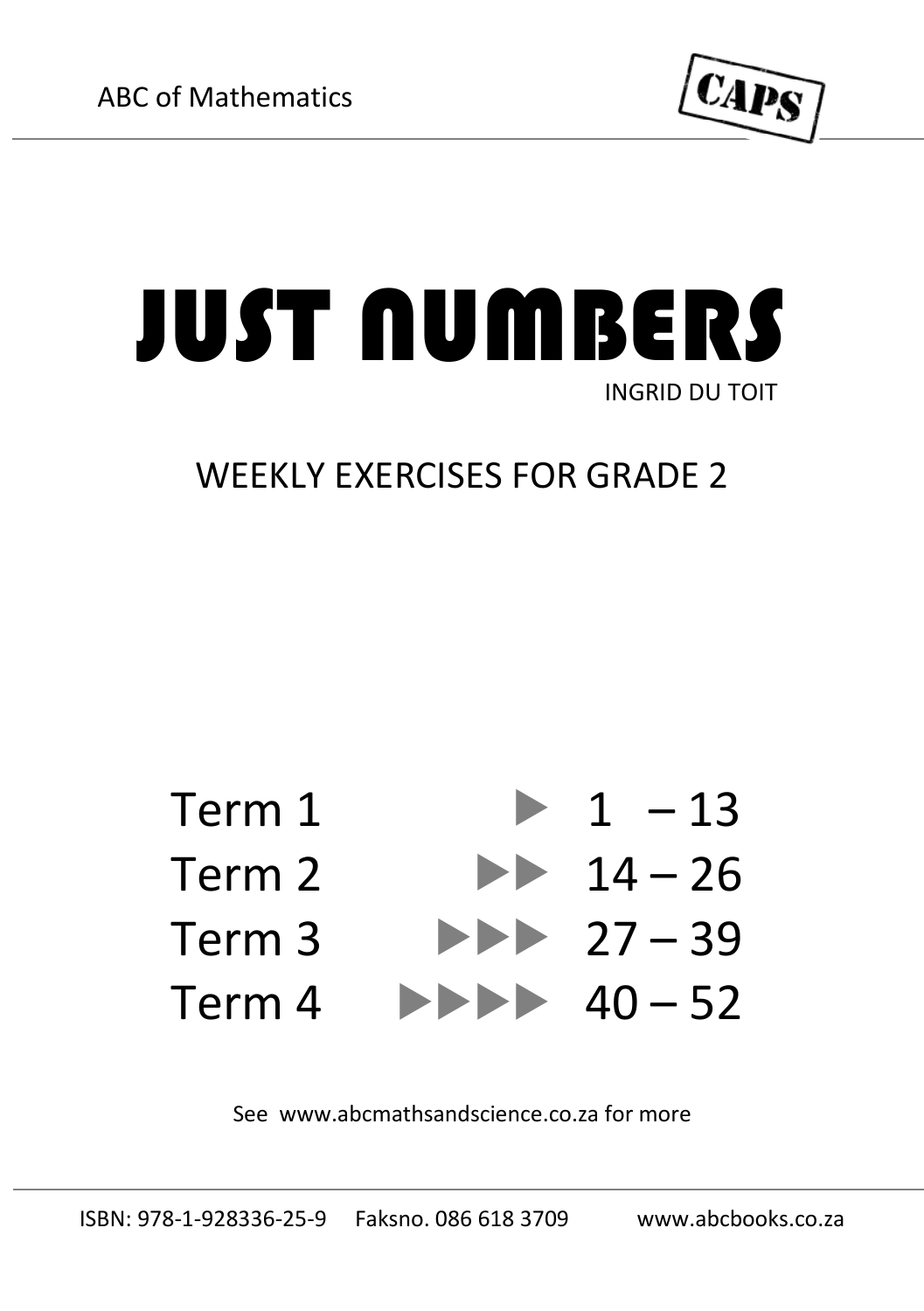

Notes:

- The answers in the middle of the book can be removed.
- $\bullet$  A 200 number chart is included in the middle of the book.
- If the learner finds the sums too difficult, use concrete objects to assist.

Copyright © 2018. All rights reserved. No part of this publication may be reproduced by any means without the prior written permission of the author.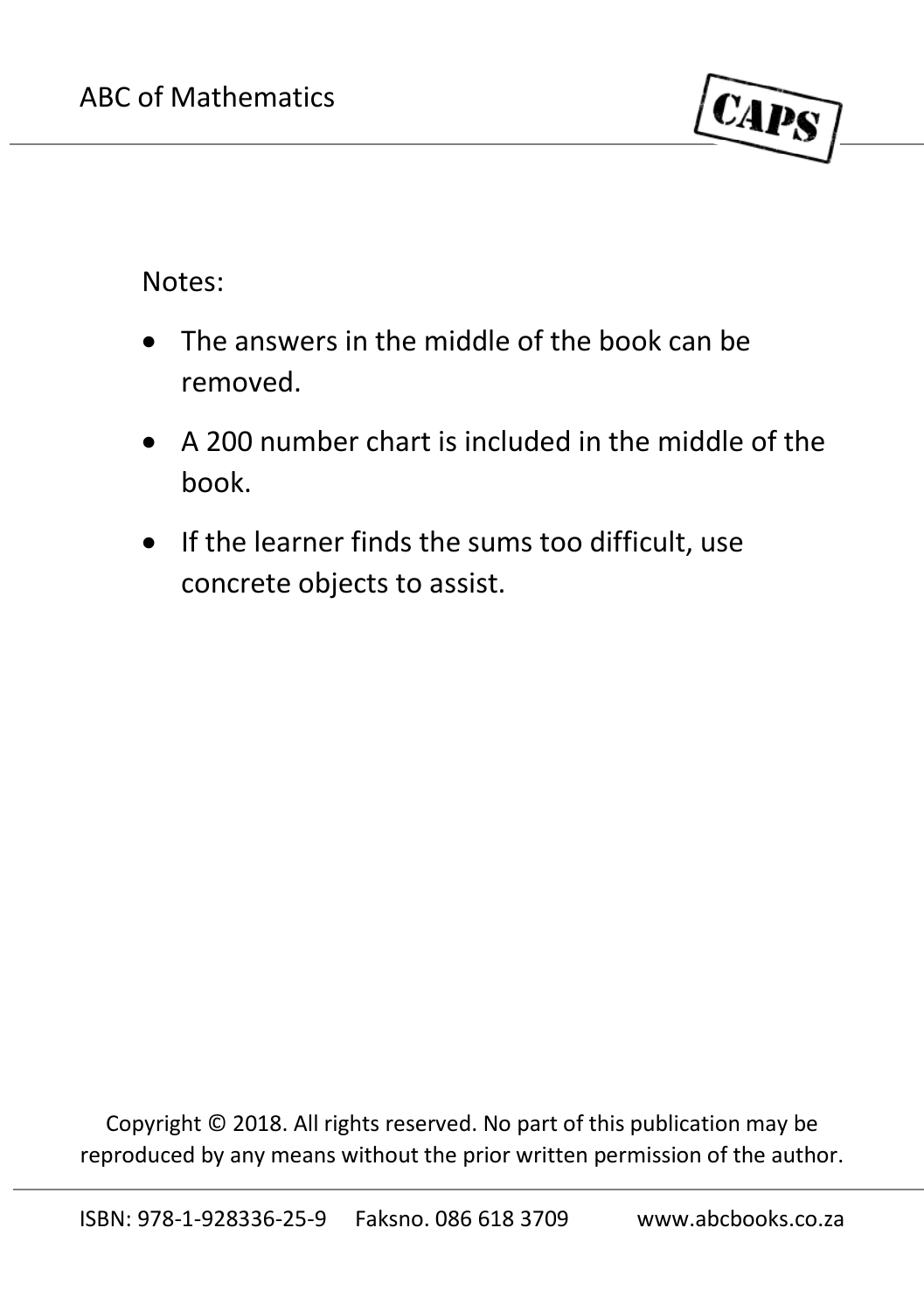

- a)  $2 + 2 + 2 + 2 + 2 + 2 =$
- $_{{\sf{b}}_1}$ 5 + 5 + 3 =  $h \cdot 9 - 4 - 4 =$
- $, 5 1 =$  $_{{}_{c}}$  2 + 1 =
- $= 5 + 3$  $6 - 2 =$
- $_{e}$  2 + 5 =  $k_0$  4 - 3 =
- $f_1$  5 + 4 =
- $_9$  2 +  $\Big|$  = 3
- $1) 8-6=$

$$
_{\rm m}) I + \boxed{\phantom{000000}} = 4
$$



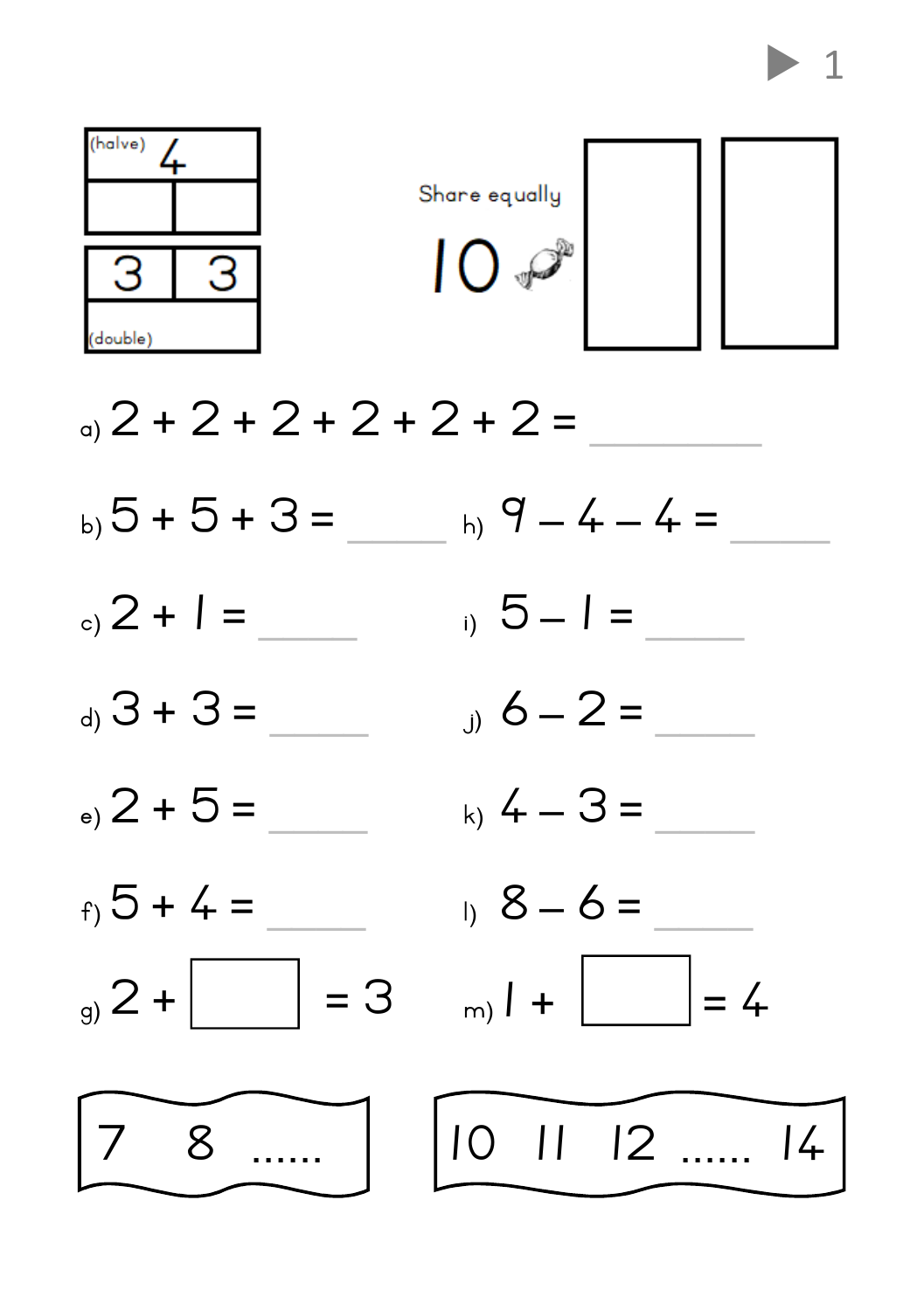

 $\blacktriangleright$  2

a)  $10 - 2 - 2 - 2 =$  $_{{\sf b}}$ , 6 + 4 + 5 =  $h)$  10 - 5 - 3 =  $_0$  4 + 0 = i)  $6 - 2 =$  $_4$  3 + 4 =  $3 - 3 =$  $_{\circ}$ , 7 + 2 =  $_{k_1}$  7 - 4 =  $f_1$  6 + 4 =  $_1$ , 9 - 3 =  $\vert + 0 \vert_{\rm eq}$  $\ket{+ \mathcal{S}_{(m)}}$  $= 5$  $= 6$ 

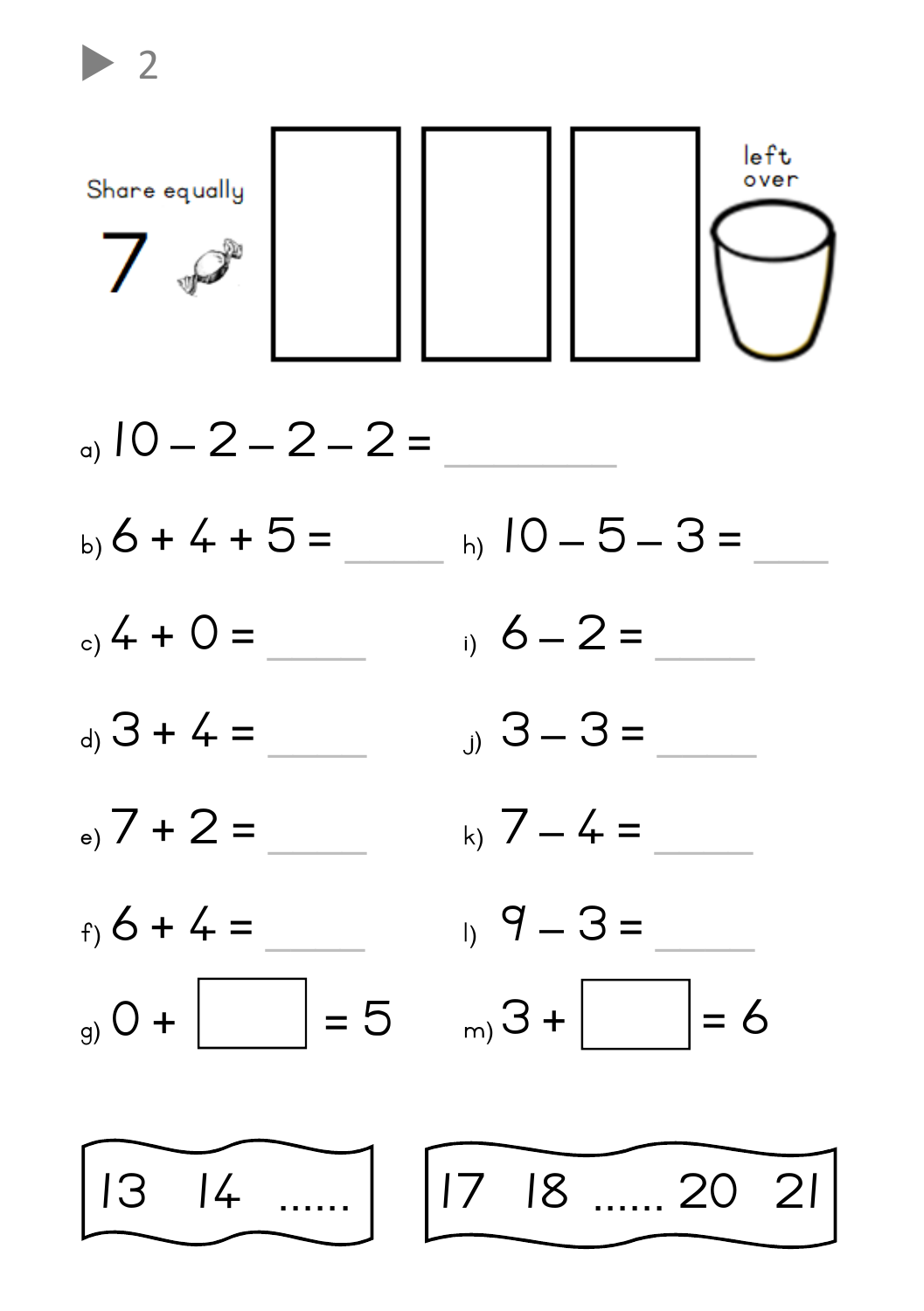



-3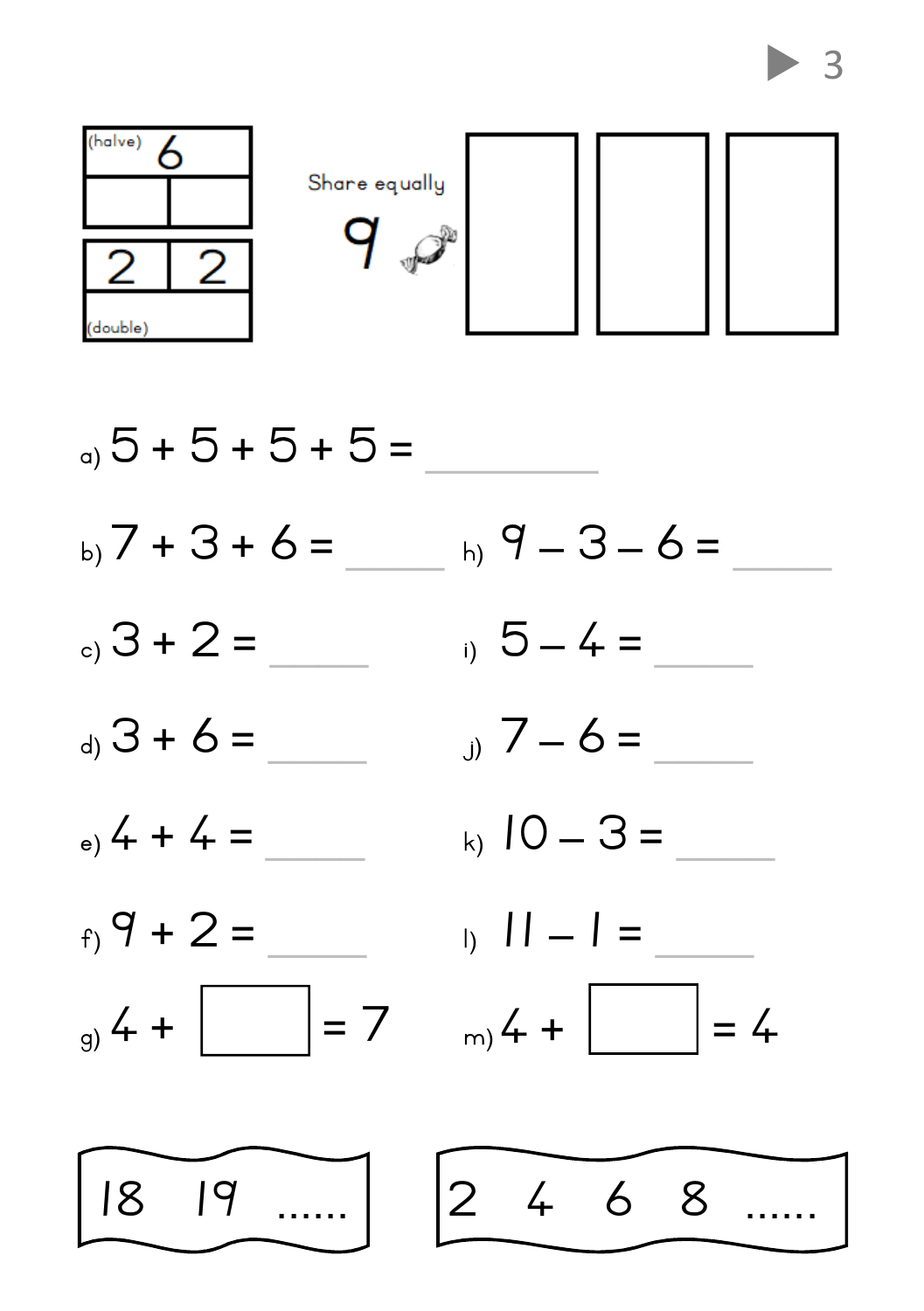

 $_9$  9 - 3 - 3 - 3 =

 $\blacktriangleright$  4

- $h)$   $11 4 3 =$ b)  $8 + 2 + 2 =$
- $_3$  3 + 7 = i)  $8 - 2 =$
- $_4$  2 + 6 =  $9 - 5 =$
- $_{\circ}$  4 + 5 = k)  $IO = O =$
- $f(x)$  6 + 5 =
- $|\cdot \mathcal{E}_{(p)}\rangle$  $\vert$  = 5
- $12 1 =$

$$
_{m}2+\boxed{ }=6
$$



5 10 15 ..... 25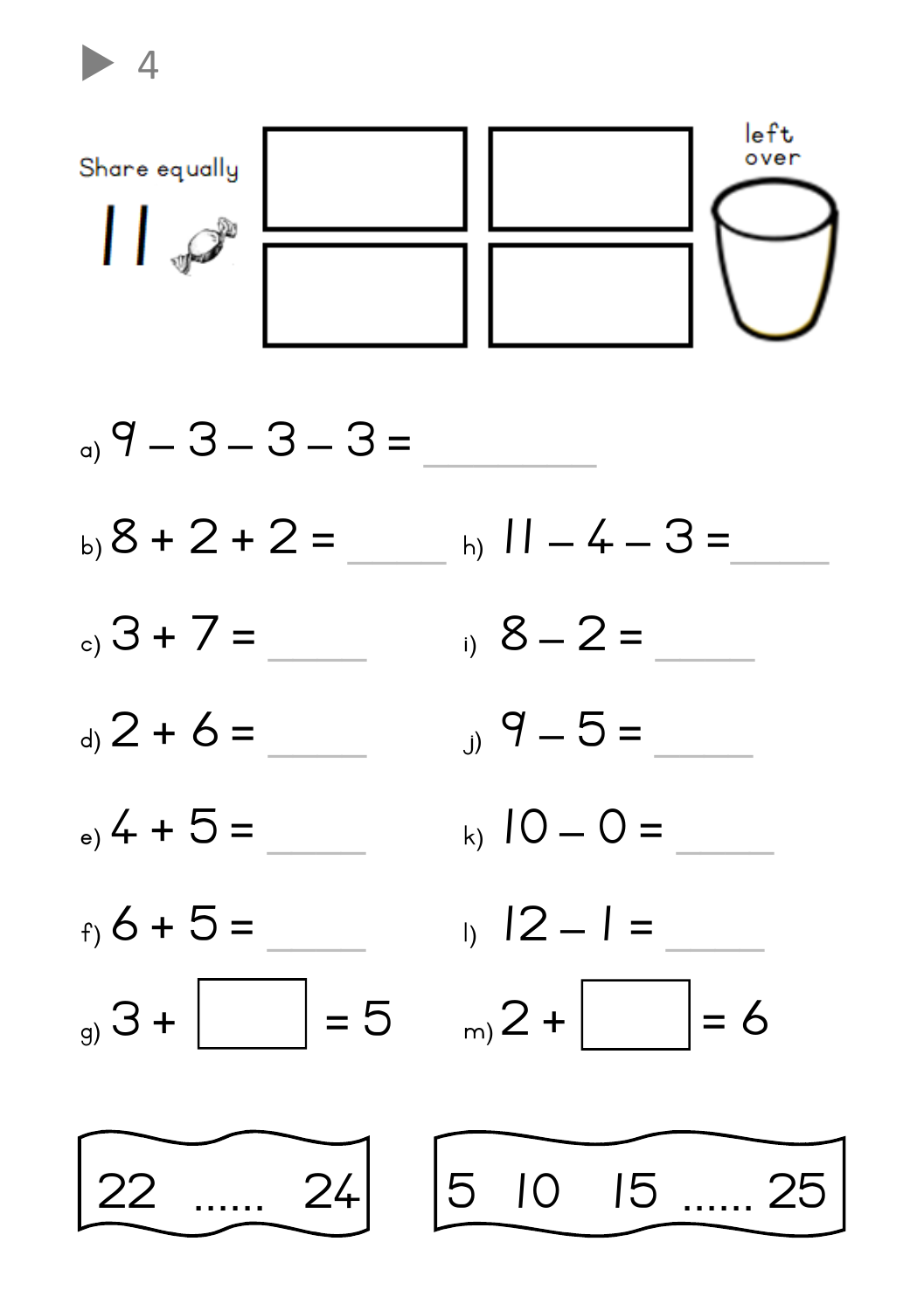

Total amount